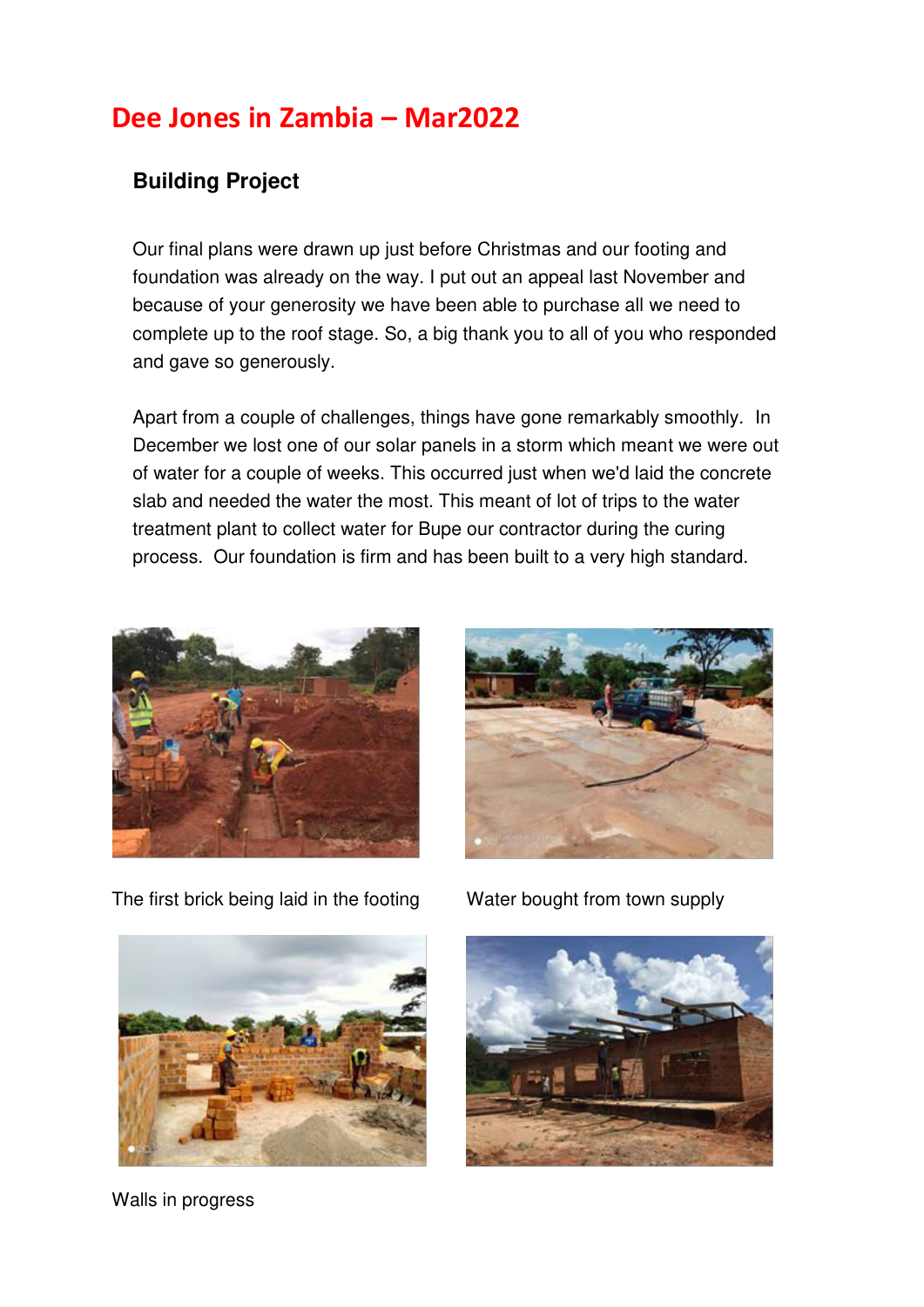## And now roofing begins **Out in the Field - Foundations for Farming**

We have Abel back with us and I have given him the role as lead trainer. He has been training Wilson our new member of the team in the area of training and has assisted him in training our casual staff. We've even been using our very incomplete building as a classroom. I can't wait to see it completed so we can move in.



Inside one of the rooms. A roof was all we needed to make it usable.



When the dust and noise of tools got too much, we moved outside.

The number of farmers this season dropped from 52 to 36. Some people had moved away and some had lost interest. Our focus for the remainder of the season is to continue to walk with the remaining farmers and to continue to follow them on their journey.

We managed to catch up on our own fields which had gotten off to a late start. This year I'm experimenting with pigeon pea in my as a way of fixing nitrogen into the soil for the following year's crop rotation of maize. I have learnt the importance of using edible leguminous crops as farmers don't take to crops that can't be eaten.